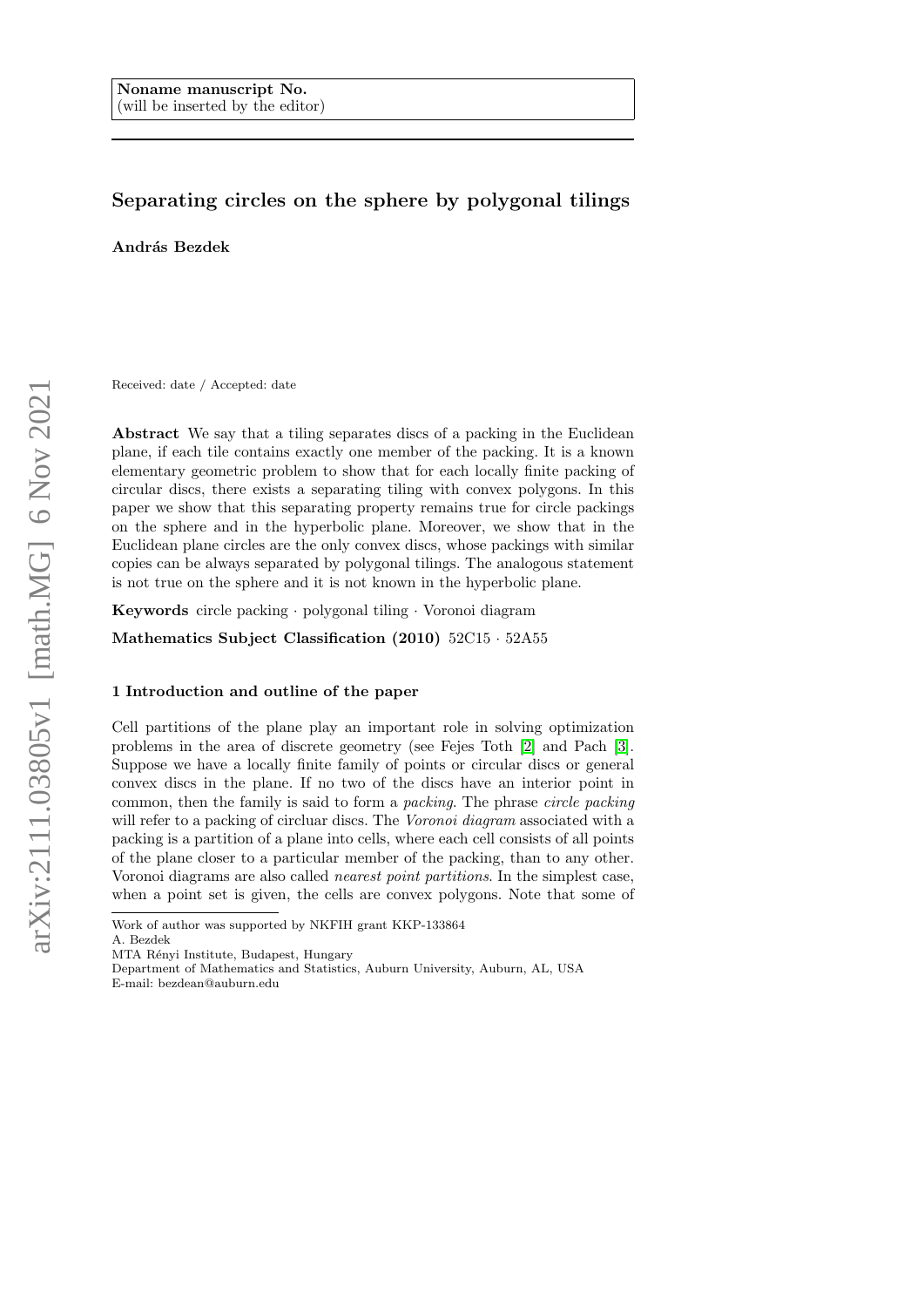the cells could be unbounded (half planes, strips, angular sectors), thus for the purpose of a this paper, we say that convex polygons are convex regions bounded by a finite number of segments, lines or half lines.

Definition 1 For a given packing of convex discs, a cell partition of the plane is called a separating polygonal tiling, if each cell is a convex polygon in the above extended sense and contains exactly one packing element.

If the circles in the packing are congruent, then the Voronoi diagram of the circles is the same as the Voronoi diagram of the centers of the circles, therefore it is a separating polygonal tiling (Figure [1a](#page-1-0)). If the circles are not necessarily congruent, then the Voronoi diagrams might have cells with curved boundaries (Figure [1b](#page-1-0)), thus it is not necessarily a separating polygonal tiling. Moreover, the Voronoi diagram determined by the centers of the circles might have cells, which only partially contain circles.



<span id="page-1-0"></span>Fig. 1 Separating circles in the Euclidean plane

In this paper, we study the existence of separating polygonal tilings for various packings. Our work was inspired by the following problem which appeared in a Russian math olympiad problem collection [\[1\]](#page-10-2),

<span id="page-1-1"></span>Exercise 1 Suppose we have finite many disjoint circular discs in a square. Prove that the square can be divided into convex polygons, so that each polygon contains exactly one disc (Figure [1c](#page-1-0) ).

Section 2 contains an outline of the solution of Exersice [1.](#page-1-1) The proof presented in Section 2 shows also that spheres of any locally finite sphere packing in  $R<sup>n</sup>$  can be separated by a polyhedral tiling. Figure [1d](#page-1-0) is also included in [\[1\]](#page-10-2) to let readers realise that they are packings of convex discs, whose members cannot be separated by polygonal tilings. This paper starts with two additional generalizations of Exercise [1.](#page-1-1)

The first real generalizations concerns the separability of circle packings on the sphere. Arcs of the great circles are the geodesics on the sphere, thus we want to partition the sphere into convex regions bounded by arcs of great circles (Figure [2a](#page-2-0)). Such tilings on the sphere will be called polygonal tilings.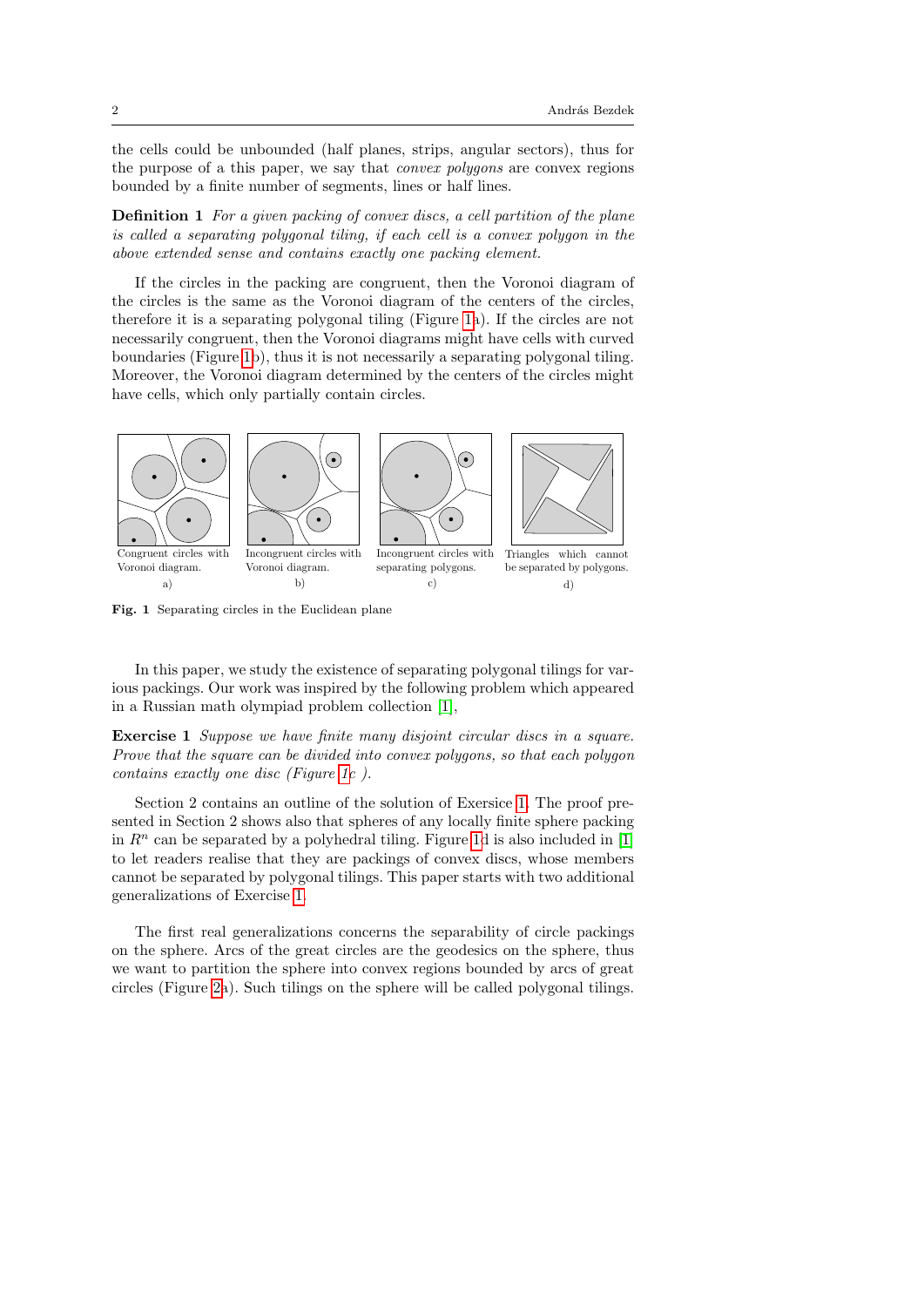This automatically means that we consider only packings of circular discs which are smaller than a hemisphere. A very natural idea would be to use a stereographic projection, say from the north pole to a plane tangent to the sphere at the south pole. This projection maps circles of the sphere to planar circles. In view of Exercise [1,](#page-1-1) the planar circles can be separated by a polygonal tiling. Pulling back the boundary segments of this tiling to the sphere, one would get a separating tiling on the sphere. The problem is that although the boundary of such tiles consists of arcs of circles, they are not necessarily arcs of great circles. In Section 3 a different approach is presented to prove

<span id="page-2-1"></span>**Theorem 1** For every finite family of disjoint circular discs of radii  $\leq \frac{\pi}{2}$  on a sphere there is a separating spherical polygonal tiling.



<span id="page-2-0"></span>Fig. 2 Polygonal separation in the sphere and in the hyperbolic plane

The second generalization concerns circle packings in the hyperbolic plane. In the hyperbolic plane all the needed concepts (lines, circles, convexity, polygons) exist, thus one can ask the polygonal separation problem exactly in the same way as in the Euclidean plane. A natural approach would be to get a better understanding of the properties of the polygonal tiles either in the Poincare disc model or in the Klein disc model and use Euclidean arguments to show the existence of separating polygonal tilings. An advantage of the Poincare disc model is that it is conformal (circles and angles are not distorted), a disadvantage is that lines of the geometry are circular arcs orthogonal to the boundary circle of the disc (Figure [2b](#page-2-0)). In the Klein disc model lines of the hyperbolic plane are chords of the disc. Circles in the Klein disc model become ellipses increasingly flattened as they are nearer to the edge of the model (Figure [2c](#page-2-0)). Thus in the Klein disc model while lines are simple to study for separation, circles are not. In Section 4 a different approach is presented to prove

<span id="page-2-2"></span>Theorem 2 For every locally finite family of disjoint circular discs in the hyperbolic plane there is a separating polygonal tiling.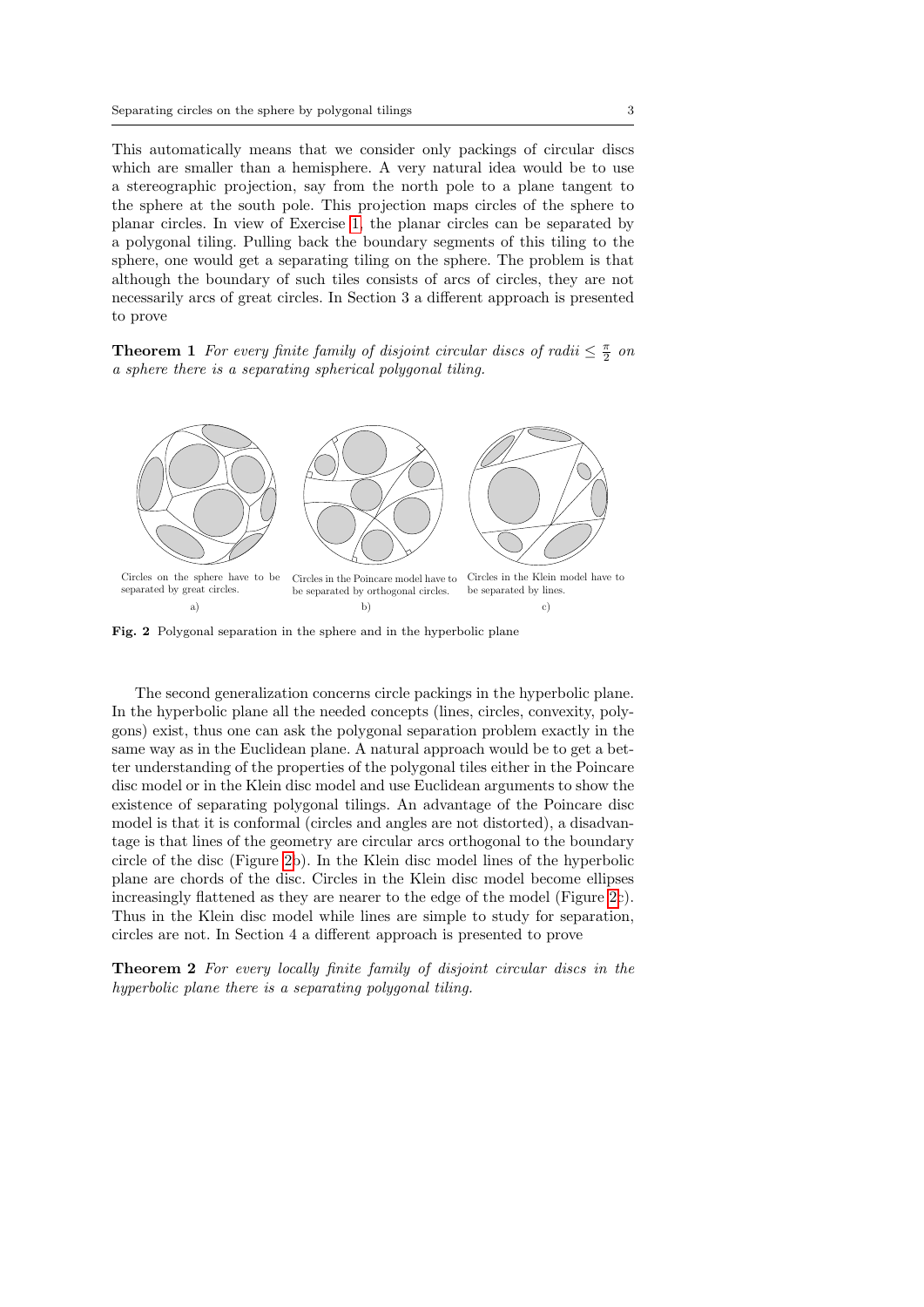Finally, we turn to the question of characterizing circles with the separating property. This part of the paper focuses to convex discs the Euclidean plane,

**Definition 2** We say that a convex disc  $C$  has the separating property, if every packing of similar copies of  $C$  can be separated by a polygonal tiling.

We define 'caps' of convex discs, in particular 'isosceles caps' as they play an important role in such discussion.

**Definition 3** Let C be a convex disc and let S be a point outside of C. Assume that the two tangent lines of  $C$  through  $S$  touch  $C$  at points  $P$  and  $Q$ . Cap  $\widehat{PSQ}$  is the union of segments PS and SQ. Cap  $\widehat{PSQ}$  is called isosceles, if the segments  $PS$  and  $SQ$  have equal lengths.

Section 5 contains two theorems concerning isosceles caps of a convex discs in the Euclidean plane. These theorems have analogous versions on the sphere and in the hyperbolic plane, but we do not include them in Section 5, as they are not going to be applied in Section 6.

<span id="page-3-1"></span>Theorem 3 Circles are the only convex discs in the Euclidean plane, whose caps are all isosceles.

<span id="page-3-2"></span>**Theorem 4** Let  $0 < \alpha < \pi$ . Every convex disc C in the Euclidean plane has an isosceles cap of angle  $\alpha$ .

The above two theorems will be applied in Section 6, where the following theorem will be proved,

<span id="page-3-0"></span>**Theorem 5** Let  $D$  be a noncircular disc in the Euclidean plane. Finite many disjoint similar copies of disc D can be arranged in the plane so that they cannot be separated by a polygonal tiling.

Note that similarity does not exists neither on the sphere nor in the hyperbolic plane, so one would need to restrict the question of separation for packings of congruent copies of discs in those two spaces. Even under this restriction, Theorem [5](#page-3-0) is not true on the sphere. Just take any convex disc inside of a hemisphere, with an area greater than  $\frac{2}{3}$  of the surface area of the sphere. Obviously, there is room only for at most two copies of C on the sphere, and two copies can always be separated by a great circle. In the hyperbolic plane it is not known if circles are characterised with the separation property.

#### 2 Separation in the Euclidean plane, proof of Exercise [1](#page-1-1)

In this section, we include the outline of a known solution of Exercise [1,](#page-1-1) so that the reader could see how the generalizations are related to this original solution.

**Definition 4** The power of a point A with respect to a circle C centered at O of radius r is defined by  $p(A, C) = AO^2 - r^2$ .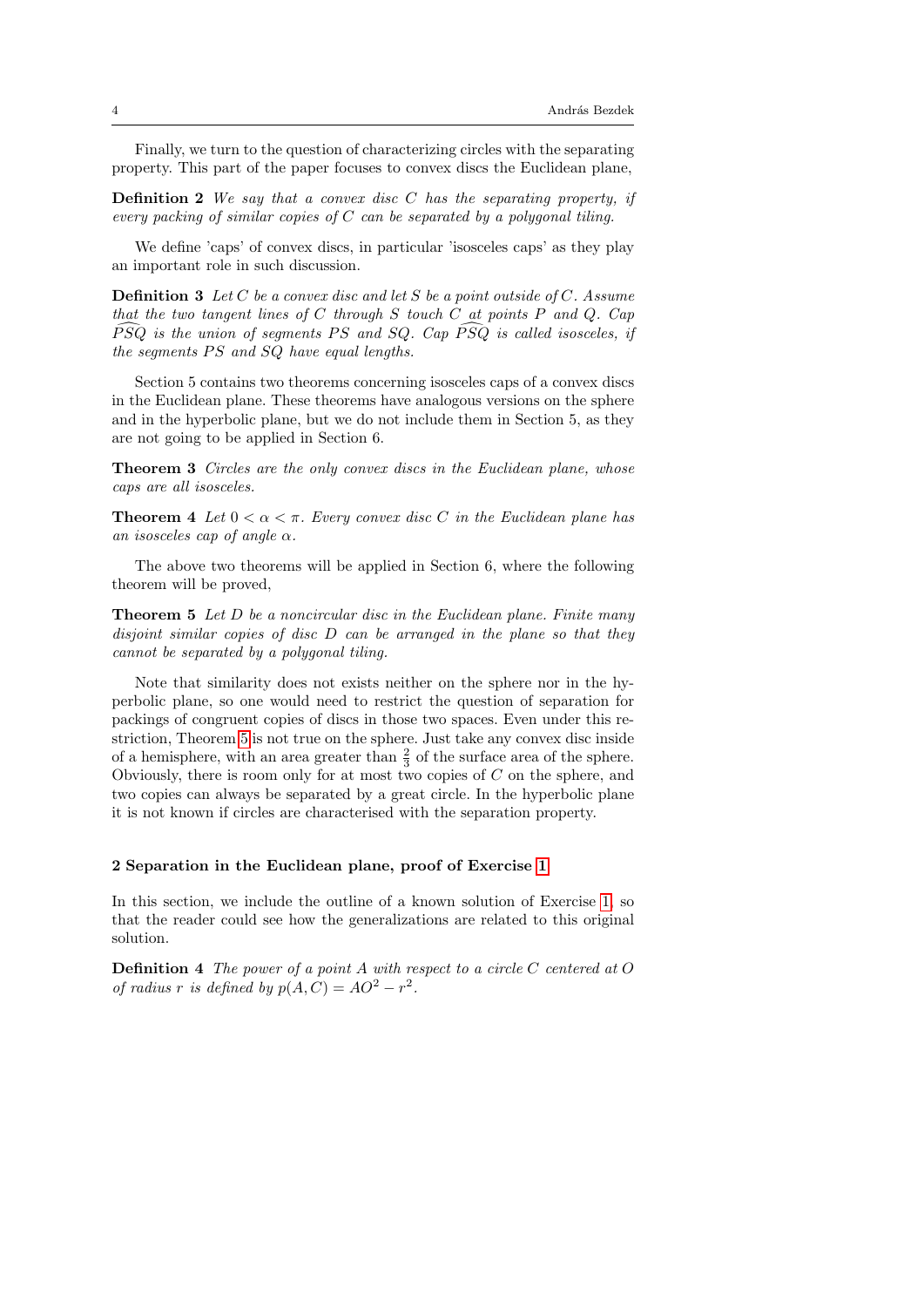

<span id="page-4-1"></span>Fig. 3 Points having equal power with respect to two circles

By this definition, points inside the circle have negative power, points outside of the circle have positive power, and points on the circle have zero power. For external points, the power equals the square of the length of a tangent from the point to the circle.

<span id="page-4-0"></span>**Lemma 1** Let  $C_1$  and  $C_2$  be two disjoint circles. The points which have equal power with respect to  $C_1$  and  $C_2$  form a line. This line is perpendicular to the line containing the centers of the circles and separates the circles.

**Proof of Lemma [1.](#page-4-0)** Let  $O_1$  and  $O_2$  be the centers the circles  $C_1$  and  $C_2$ and let  $r_1 \geq r_2$  be the radii of the circles  $C_1$  and  $C_2$  (Figure [3\)](#page-4-1). Applying Pythagorean theorem for the right triangles  $O_1PA$  and  $O_2PA$ , we have that if a point A has equal powers with respect to the two given circles, then so does the perpendicular projection  $P$  of the point  $A$  on the line connecting  $O_2$  and  $O_1$ . Since  $r_1 \ge r_2$ , P belongs to the ray  $MO_2$  where M is the midpoint of the segment  $O_2O_1$ . It is easy to verify that the power difference of point P with respect to the two circles is  $p(P, C_1)-p(P, C_2) = (PO_1 - PO_2)(PO_1 + PO_2)$  $r_1^2 + r_2^2 = 2MP \cdot O_1O_2 - (r_1^2 - r_2^2)$ . This equation implies that there is exactly one point  $P$  on the ray  $MO<sub>2</sub>$  for which the power difference is zero. Thus, the points which have equal power with respect to  $C_1$  and  $C_2$  form a line, which is perpendicular to the line containing the centers of the circles. In fact, on that side of this line which contains  $O_1$ , lie those points whose power is grater with respect to circle  $C_1$ , while on the other side the situation is exactly the opposite, which implies the needed separation of circles  $C_1$  and  $C_2$ .

Similarly to the Voronoi partition, Lemma [1](#page-4-0) implies that the least power partition is a separating polygonal tiling.

#### 3 Separation on the sphere, proof of Theorem [1](#page-2-1)

In this section we prove Theorem [1,](#page-2-1) which is formally stated in the introduction. In plain terms, we are going to construct a separating polygonal tiling for every finite circle packing on the sphere.

For the purpose of the construction we introduce the spherical potential of a point with respect to a given circle. First we review some standard notations: distance  $\overline{PQ}$  between two points  $P, Q$  on the sphere is measured by the central angle of the shorter great circular arc connecting the two points. Similarly, radius of a circle is measured by the central angle corresponding to the arc representing the radius of the circle.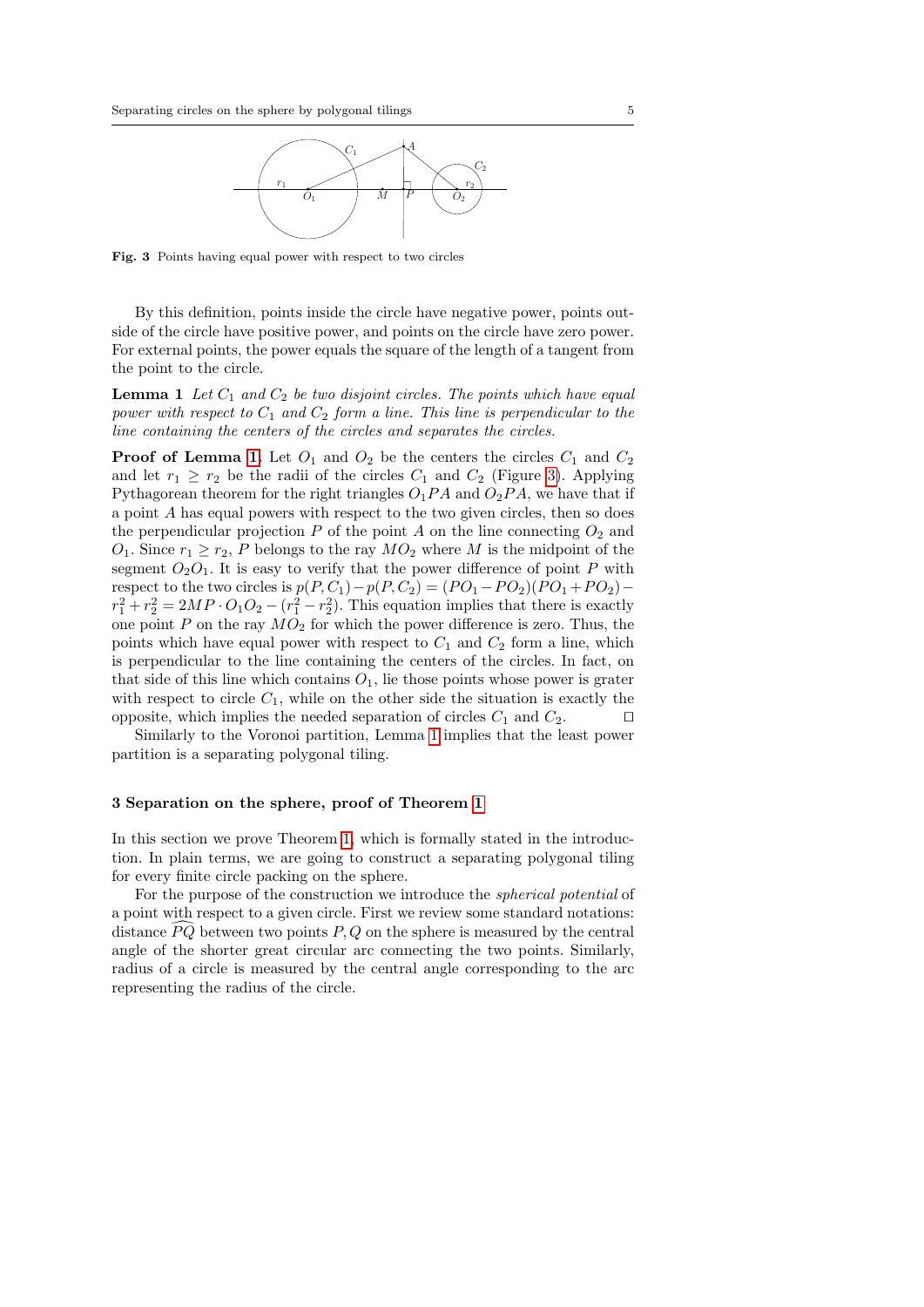**Definition 5** The spherical potential of a point  $A$  with respect to a circle  $C$ centered at O of radius r is defined by  $p(A, C) = \frac{\cos A O}{\cos r}$ .

The spherical potential was introduced specifically for this proof. The potential  $p(A, C)$  depends on the distance AO through cos(.). Further the point is on the sphere from the center, less potential it has.

We prove the following two lemmas.

<span id="page-5-0"></span>**Lemma 2** Assume that two disjoint circular discs are given on a sphere S and their centers lie on a great circle C. Let A be a random point on S different from the centers of the hemispheres bounded by  $C$ . Let  $P$  be the perpendicular projection of A onto the great circle C. Then A is an equipotential point with respect to the two given circles, if and only if the projection  $P$  is also an equipotential point.

**Proof of Lemma [2](#page-5-0)** Let  $C_1, C_2$  be two given circles with centers  $O_1, O_2$  and radii  $r_1, r_2$  (Figure [4a](#page-5-1)). Note that the centers of the two hemispheres bounded by  $C$  have 0 potentials with respect to both circles. If  $A$  is different from these two 'poles' then project A onto the great circle C passing through  $O_1$  and  $O_2$ . Let  $P$  be the projection of point  $A$  on  $C$  are the projections. Since  $A$  is an equipotential point, we have

$$
\frac{\cos \widehat{AO}_1}{\cos r_1} = \frac{\cos \widehat{AO}_2}{\cos r_2}
$$

According to the spherical law of cosine, in any right triangle with hypotenuse c and legs  $a, b$  we have  $\cos a \cos b = \cos c$ . Thus, the numerators in the previous equation can be replaced with appropriate products of cos's:

$$
\frac{\cos \widehat{AP} \cdot \cos \widehat{PO}_1}{\cos r_1} = \frac{\cos \widehat{AP} \cdot \cos \widehat{PO}_2}{\cos r_2}
$$

After cancelling with  $\cos A\widehat{P}$  we get that P is also an equipotential point.  $\Box$ 



<span id="page-5-2"></span><span id="page-5-1"></span>Fig. 4 Equipotential points are on great circle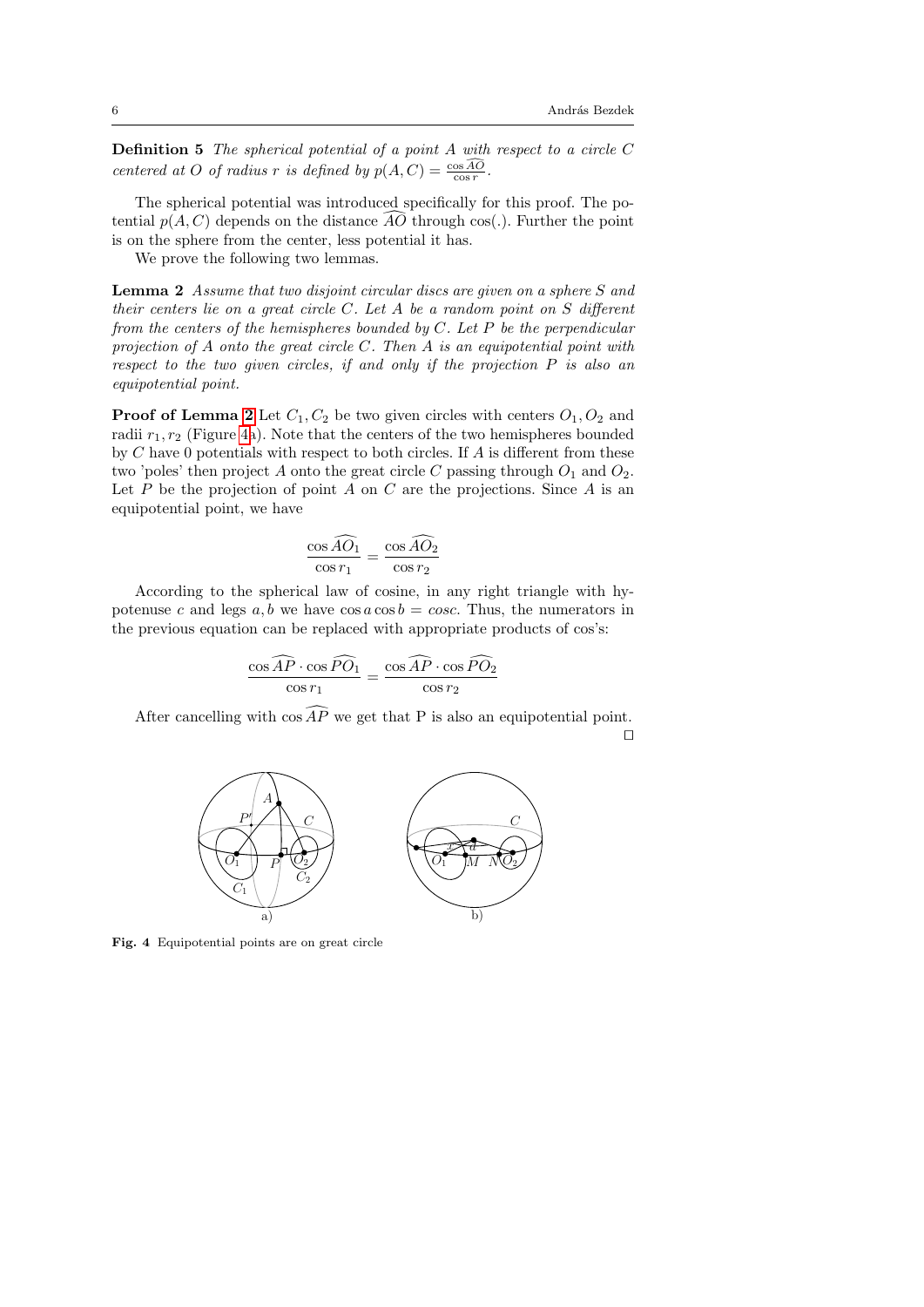Lemma 3 Assume two disjoint circular discs are given on a sphere. Then on the great circle passing through the centers of them there ar exactly two points which are equipotential with respect to the two circles. Moreover, these points are antipodal and they separate the circles.

**Proof of Lemma [3](#page-5-2). Existence part od the proof:** Let  $C_1, C_2$  be two given circles with centers  $O_1, O_2$  and radii  $r_1, r_2$  and let C be the great circle passing through  $O_1$  and  $O_2$  (Figure [4b](#page-5-1)). Let the shorter great circular arc of C intersect the circles  $C_1$  and  $C_2$  at points M and N. By definition of the potential, we have that

$$
p(M, C_1) = 1
$$
 and  $p(M, C_2) < 1$ ,

$$
p(N, C_1) < 1
$$
 and  $p(N, C_2) = 1$ 

Moving a point P from M to N along the arc MN, the inequality changes from  $p(X, C_1) > P(X, C_2)$  to  $p(X, C_1) < P(X, C_2)$ . A simple continuity argument implies that there is at least one equipotential point on the arc MN.

Uniqueness part of the proof: Let  $d$  be the central angle of the shorter great circular arc  $\widehat{PO}_2$  (Figure [4b](#page-5-1)). Let us move a point P along the great circle C starting at  $O_1$  along the opposite direction of  $O_2$ . Let us identify the position of P with the central angle  $x = PO<sub>1</sub>$ . To find all possible equipotential points on C we need to solve the following equation for x over the interval  $[0, \pi]$ :

$$
\frac{cosx}{cosr_1} = \frac{cos(x+d)}{cosr_2},
$$

which is the same as

.

$$
\frac{cosr_2}{cosr_1} = \frac{cosx \cdot cos d - sin x \cdot sin d}{cosx},
$$

Solving this for x, we have that

$$
\tan x = \frac{\cos r_1}{\sin d \cdot \cos r_2} = constant.
$$

Since this constant is not equal to 0, we have a unique solution for  $x$  on the half circle, i.e. on the interval  $[0, \pi)$ . Note that the antipodal point of this unique P is also an equipotential point with respect to the circles  $C_1$  and  $C_2$ .  $\Box$ 

Uniqueness of the perpendicular projections mean that all equipotential points lie on a great circle perpendicular to the great circle C. Moreover, by monotonicity of the potential it turns out that this great circle is separating  $C_1$  and  $C_2$ . Similarly to the Voronoi partition, we have now that the least potential partition is a separating polygonal tiling, which completes the proof of Theorem [1.](#page-2-1)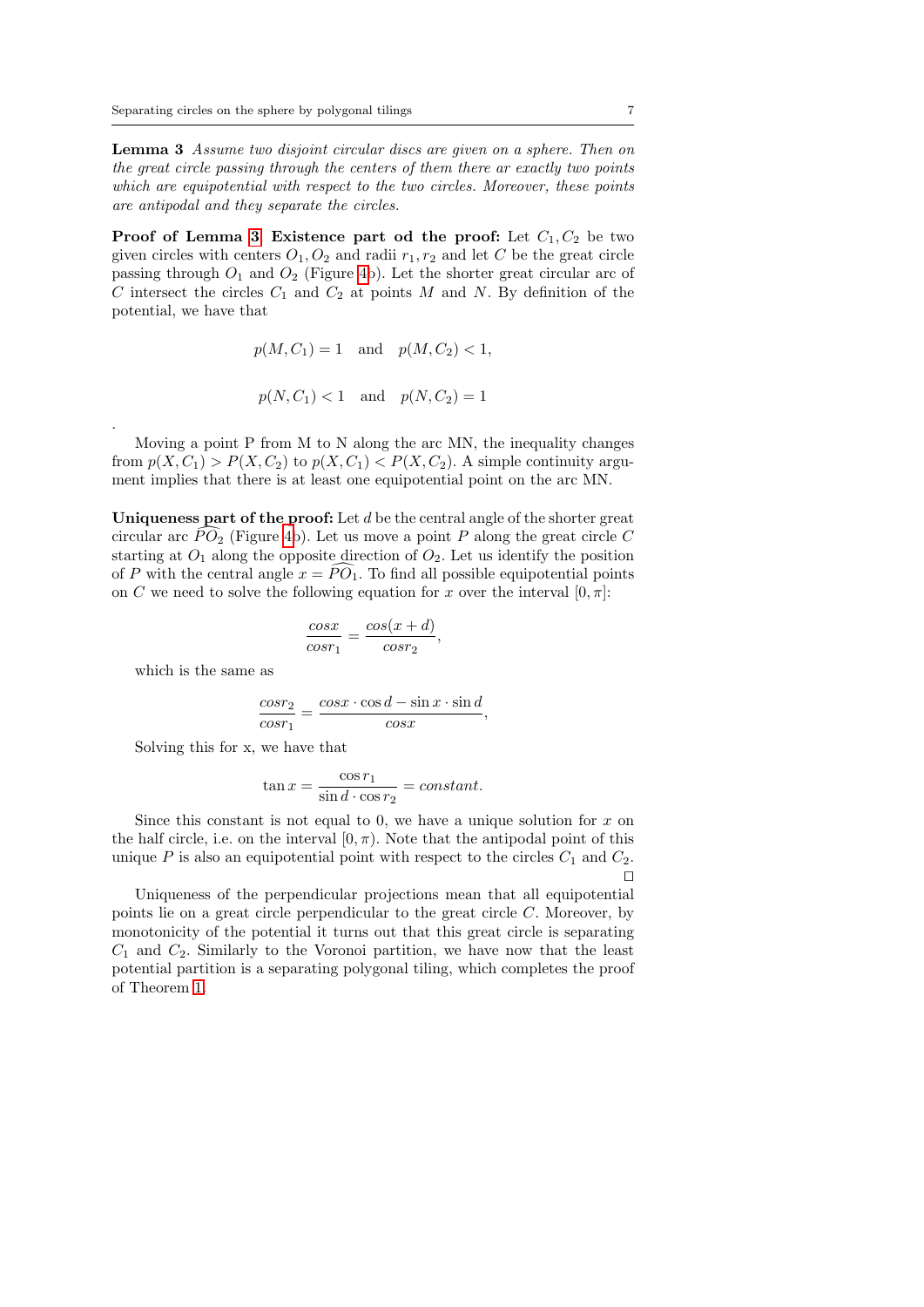## 4 Separation in the hyperbolic plane, the proof of Theorem [2](#page-2-2)

It turns out that after appropriately redefining the potential of a point A with respect to a circle C of center O and radius r, the entire proof of the spherical separation problem goes through word by word. In fact, the potential  $p(A, C) = \frac{\cosh A C}{\cosh r}$  does the job.

### 5 Caps of convex discs, proof of Theorem [3](#page-3-1)

Theorem [3](#page-3-1) claims that circles in the Euclidean plan are the only convex discs whose caps are all isosceles.

1st proof of Theorem [3:](#page-3-1) Let  $C$  be a convex disc whose caps are all isosceles. We may assume that the  $C$  is strictly convex, otherwise  $C$  has a tangent line with several contact points, permitting non isosceles caps. Let us start with recalling a simple elementary exercise, where one has to find a point on each side of a given triangle so that each vertex is at equal distances from the selected points of its adjacent sides. Note that the triplet of tangency points of the incircle of the given triangle is a solution. Moreover, this solution is unique. Indeed, if the lengths of the side partitions clockwise are  $x, x, y, y, z, z$ , then decreasing one of the lengths  $\{x, y, z\}$  forces the other two lengths to increase, while their sum should stay constant.

Returning to  $C$ , for comparison put a circle  $c$  next to  $C$  (Figure [5\)](#page-7-0). Let  $p$  and  $P$  be the lowest points of  $c$  and  $C$ . Consider a random circumscribed triangle t with contact points  $p, q, r$  of circle c. Let T be the circumscribed triangle of  $C$ , whose sides are parallel to the sides of triangle  $t$ . Denote the corresponding tangency points of  $T$  and  $C$  by  $P, Q, R$ . In view of the above elementary exercise, the triangles  $pqr$  and  $PQR$  are not only similar, but they are in parallel positions. Let us now fix two of the contact points  $\{p, q, r\}$  (note that there are three ways to do this) and change triangle t by running the third contact point along the arc of circle  $c$ . The later observation implies that  $R$ runs along a circular arc. Moreover, the three arcs corresponding to the three choices of the two contact points of  $\{p, q, r\}$ , form a complete circle.



<span id="page-7-0"></span>Fig. 5 Comparing a circle  $c$  to a convex  $C$  with isosceles caps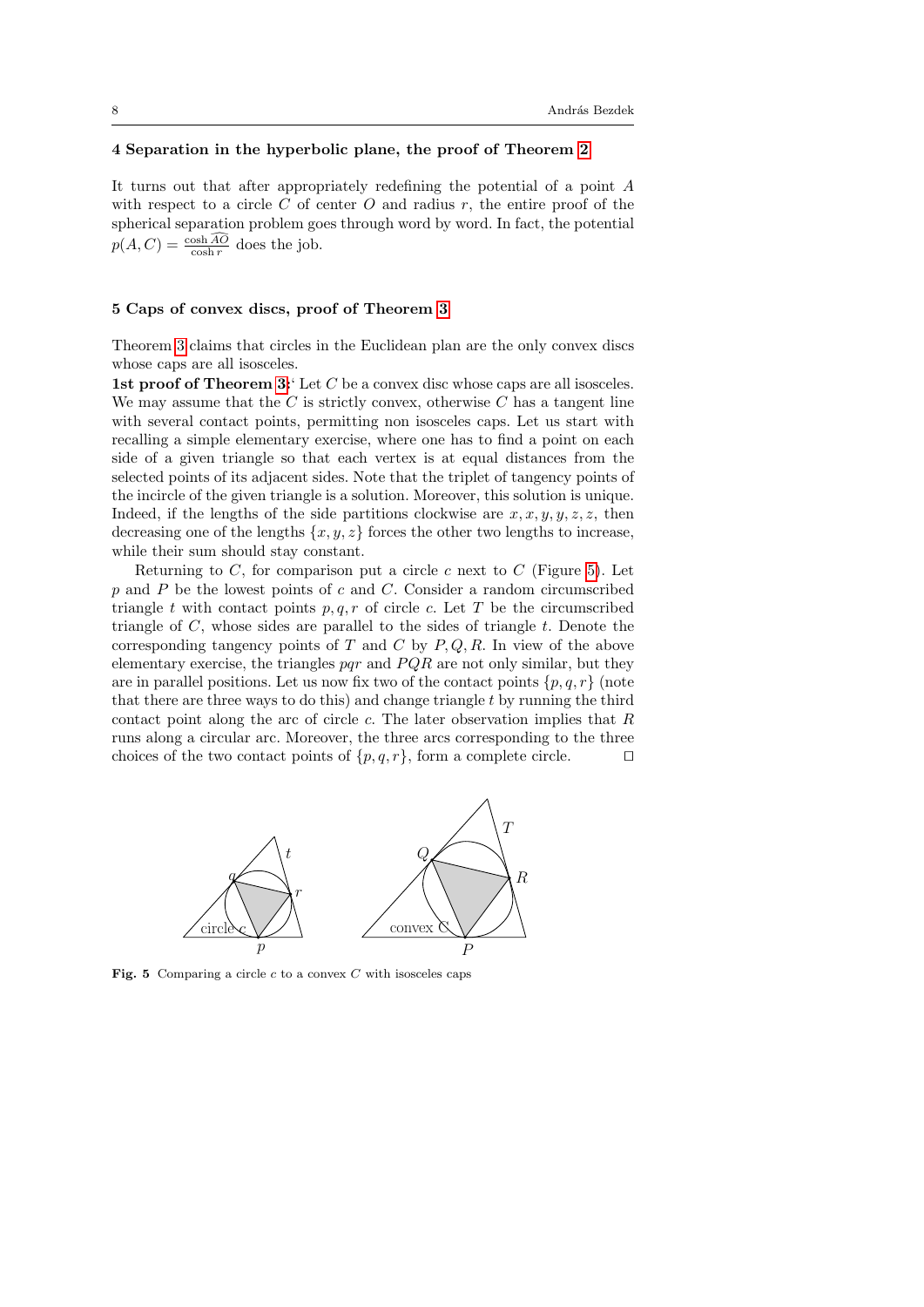Note that the above proof uses similarity, thus it does not work on the sphere and in the hyperbolic plane. Although we are not going to use the spherical and hyperbolic versions of Theorem [3,](#page-3-1) we present here a second Euclidean proof, which can be modified for those two spaces.

2nd proof of Theorem [3:](#page-3-1) We may assume that the convex disc  $C$  is strictly convex. Otherwise, C has a tangent line with several contact points, permitting non isosceles caps. Let again C be a convex disc whose caps are all isosceles. Consider a cap of  $C$ , with vertex  $P$  and sides  $EP$  and  $FP$ . Since all caps are isosceles, there is a unique circle c, which is tangent to the lines  $EP$  and  $FP$ . Indirect assume C is different from circle c. C must have a tangent line  $t<sub>C</sub>$ , which is not a tangent line of circle c (Figure [6\)](#page-8-0). Shift  $t<sub>C</sub>$ , without passing through  $E$  and  $F$ , until it becomes tangent to circle  $c$ . Label this tangent line by  $t_c$ . Note, that with this carefully phrased instruction we cover all subcases i)  $t_C$  intersects circle c or not, ii)  $t_C$  separates E from P or not. Let R be the quadrilateral bounded by the lines  $t_c, t_c, EP$  and  $FP$ . Let x and y denote the lengths of the opposite sides of R along the segments  $EP$  and  $FP$ . Let a and b be the lengths of the sides of those two caps, whose vertices are on the lines  $EP$  and  $FP$  and are closest to  $E$  and  $F$ . Using these notations the sides of quadrilateral R have lengths  $x,(a + b), y,(a + x + b + y)$ . Since the sum of the first three lengths is equal to the fourth length, quadrilateral  $R$  is degenerated, thus  $t_c$  coincides with  $t_C$ , a contradiction.



<span id="page-8-0"></span>Fig. 6 Comparing a circle  $c$  to a convex  $C$  with isosceles caps

**Proof of Theorem [4](#page-3-2).** Theorem 4 claims that for  $0 < \alpha < \pi$ , every convex disc C in the Euclidean plane has an isosceles cap of angle  $\alpha$ . Indirect assume that there is an  $\alpha$  so that all caps of angle  $\alpha$  of disc C are scalene. A simple compactness and continuity argument shows that among caps of angle  $\alpha$  there is one with maximum area. Since we do not assume strict convexity we have to allow the possibility that the sidelines of this cap share a segment  $E_1E_2, F_1F_2$ with the boundary of C. Without loss of generality, we may assume that  $E_1P \ge E_2P > F_1P \ge F_2P$ . (Figure [7\)](#page-9-0). In short side EP is longer then side FP. Let us roll the support line  $E_1E_2P$  on C away from cap EPF and roll the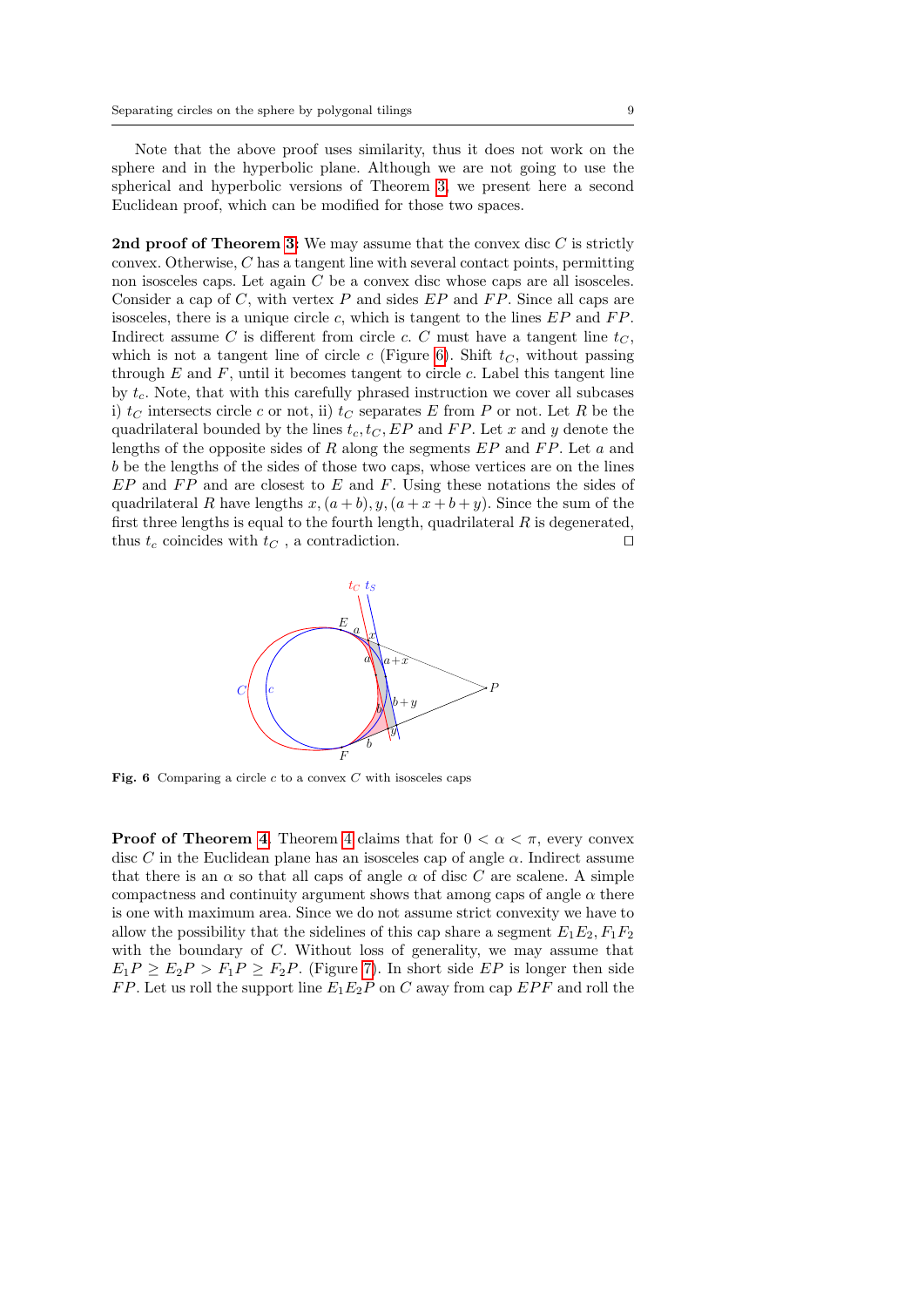support line  $E_1E_2P$  on C into the cap EPF. If the support lines are rotated by the same small angle then they determine a new cap of angle  $\alpha$ . On Figure [7](#page-9-0) the area of the original and the rotated caps can be compared. The gray shaded area represents area of gain, the black shaded are represents the are of loss. Since  $E_2P > F_1P$  one can easily see that the area of gain is larger, than the area of loss, which contradicts the maximum area choice.  $\Box$ 



<span id="page-9-0"></span>Fig. 7 There exists isosceles cap of given angle

## 6 Non circular discs admit non separable packings



<span id="page-9-1"></span>Fig. 8 Nonseparable packing of convex discs

In this section we prove Theorem [5,](#page-3-0) which is formally stated in the introduction. With other words, we will give instructions how to arrange finite many similar copies of a given non circular discs, which already form a nonseparable packing. Assume the convex disc  $C$  is not a circle. In view of Theorem